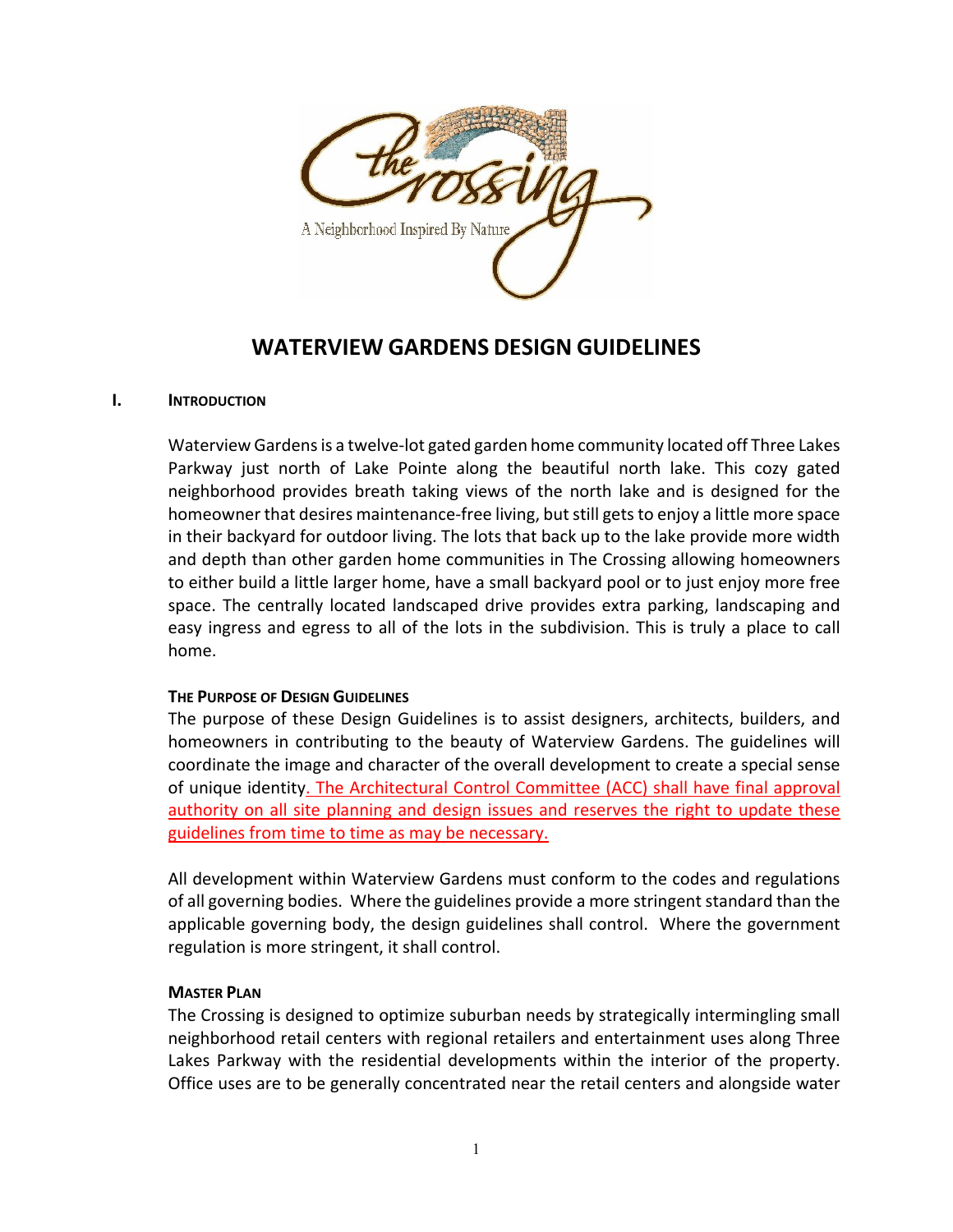features which will be seen throughout the development. The goal of this development is to successfully integrate a variety of land uses and densities to accommodate all the needs of the patrons and homeowners.



Figure 1 ‐ Overall Master Plan

### **II. SITE DEVELOPMENT**

### **A. BUILDING SETBACKS**

All permanent improvements or any part thereof must be constructed within the setback line established per the dimensional standards of The City of Tyler. Any changes to this setback plan must be approved by the ACC and the City of Tyler.

### **B. SITE GRADING**

All site grading activity shall be conducted in a manner that preserves the natural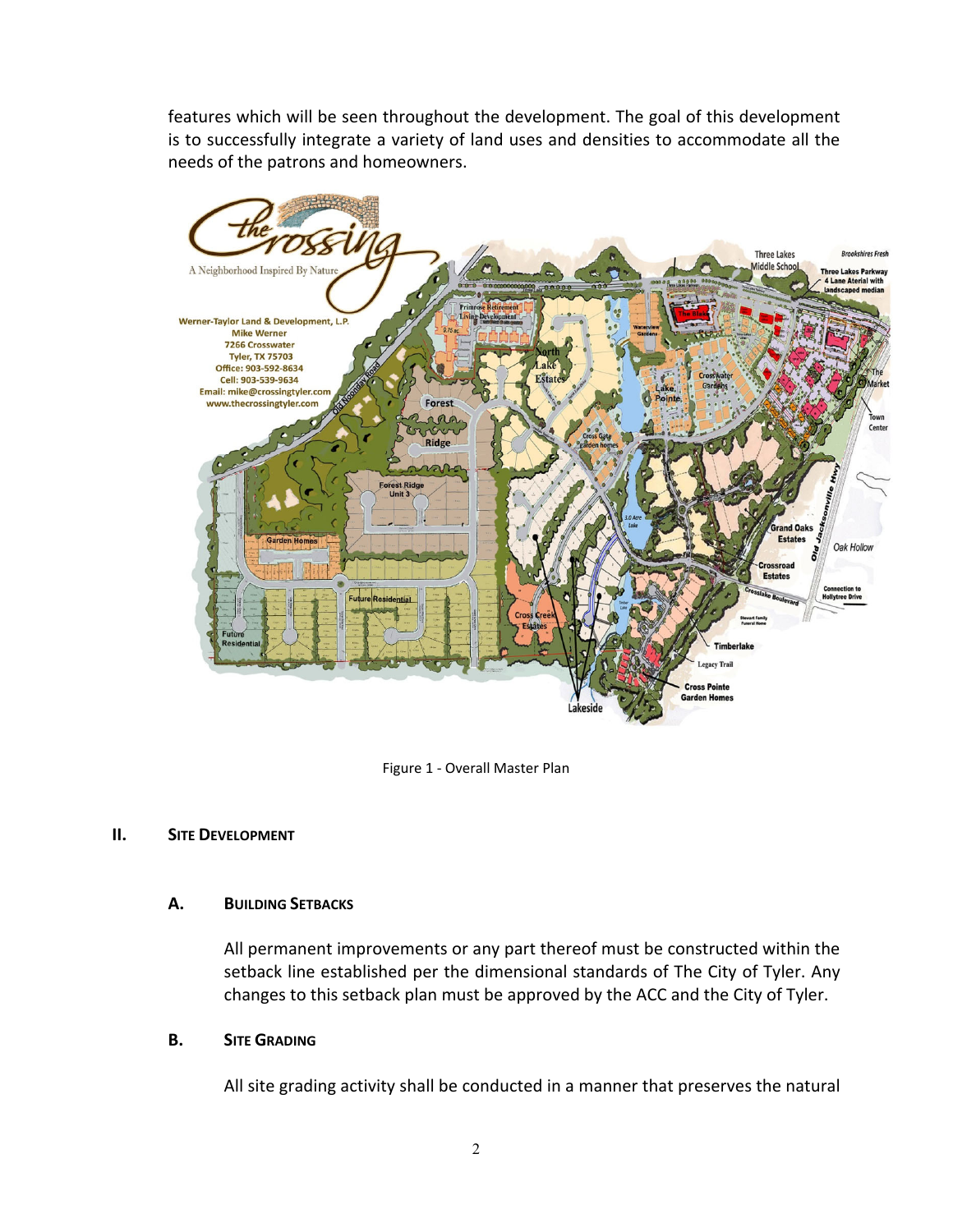image of the site. Retaining and terracing shall be used where needed to preserve existing trees and vegetation on the lot.

- 1. All retaining and terracing visible to the street or any common area shall be through the use of boulders and stone walls, and should accommodate natural grade where possible. Materials used must be consistent with that of residential structure and approved by the ACC unless otherwise noted in the Waterview Gardens Declaration.
- 2. A retaining wall of at least two (2) feet and less than (4) feet shall be required along the rear lot lines of lots 19‐24 NCB1660‐L. The wall must be faced with stone that matches that of the development. No other facing is allowed. Developer and/or ACC must approve wall height prior to installation.
- 3. Every effort must be made to avoid compaction and/or disturbance to tree preservation areas.
- 4. Appropriate erosion control techniques must be used to preserve adjacent land uses.
- 5. All dwelling unitsshall include drainage structuresincluding but not limited to gutters, downspouts and underground pipes, as shall be necessary to collect the rainfall from eighty percent (80%) of said Dwelling Unit's roof area and carry the water from the house, underground, to the street curb, drainage pipes, drainage flume, or location approved by the ACC or as otherwise noted in the Waterview Gardens Declaration.





**Fig. 1 – Typ. Tree Preservation Fig. 2 – Typ. Tree Preservation**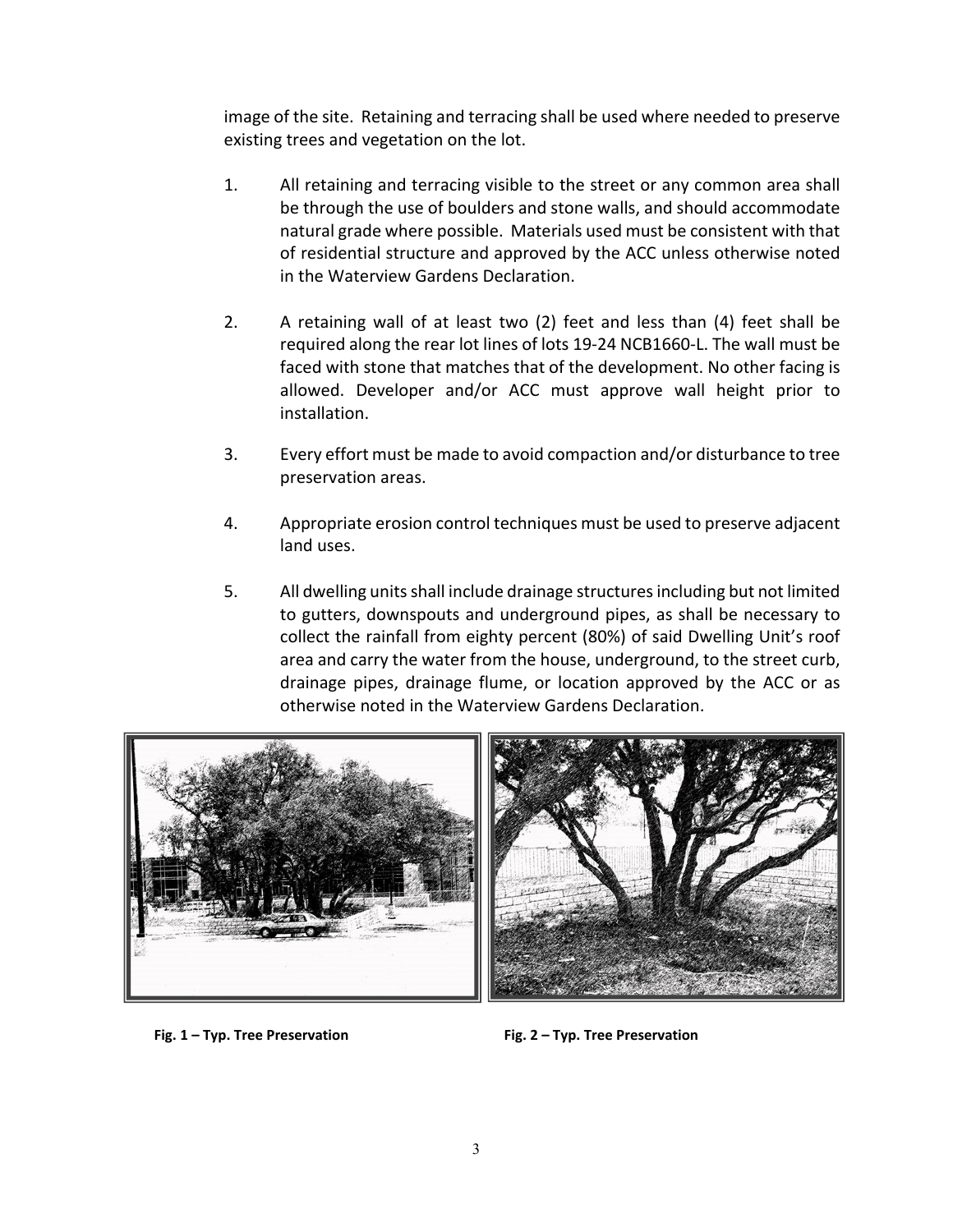### **III. ARCHITECTURAL DESIGN CRITERIA**

The intent of the guidelines is to give direction in producing a positive architectural character for the mixed‐use development. This will be achieved by consistent use of architectural detailing, building massing and materials and colors for all structures of the development including out‐parcel pad sites. Lot owners are strongly encouraged to include the unique characteristics of the individual lots into the design features of the buildings and arrangement of the site plan. Each Lot owner or representative thereofshall be required to submit a site plan and elevations to the ACC for approval. No exterior improvements to any Lot (with exception to preservation of natural areas during construction) shall be permitted without prior written approval of the ACC. All planting and landscape materials shall comply with approved plant and material list (4.7.1)

### **A. DESIGN ELEMENTS**

- Natural Materials or approved synthetic materials
- Variety of materials and textures
- Brick/stone patterning or corbelling
- Use of accent materials such as stucco/plaster
- Variation in building heights, rooflines, and wall planes
- No large, uninterrupted glass surfaces
- Awnings
- Covered walkways
- Variety in window size and openings
- Articulated ground floor level or base

# **B. BUILDING MATERIALS**

- 1. A minimum of seventy percent (70%) of each of the building wall surfaces other than glass shall be approved brick, stone, stucco or similar material. Accent materials are strongly encouraged. All building materials are subject to approval by the ACC.
- 2. Architectural design and style shall be continued on all building facades to lend a similarity of design and appearance to the backside of buildings through the use of compatible facades and roof treatments.
- 3. Acceptable roof materials for visible slope roofs are an approved 30 year minimum asphalt shingle, clay tile, concrete tile, slate or others as approved by the ACC. All chimneys must have caps using materials consistent with the architecture of the structure.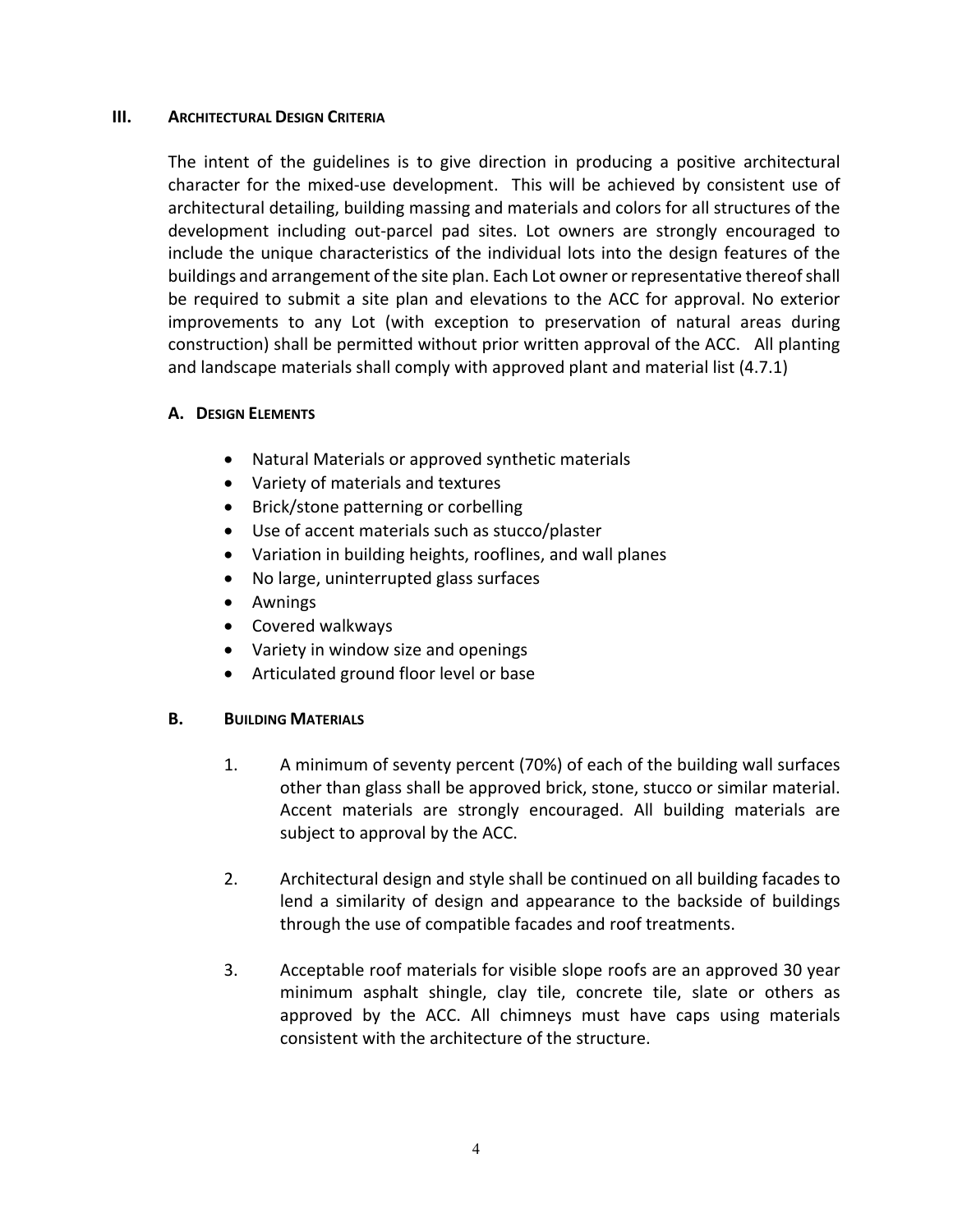- 4. Any roof vents visible from a public right of way and/or landscape easement area shall be painted to match the architecture of the structure.
- 6. Building material colors are to be compatible with one another and shall not dramatically contrast with those existing on immediately adjacent parcels. A limited mix of dominant exterior building materials of a harmonious color range shall be utilized on any structure. The colors used shall be a natural earth tone palette. No primary or bright colors shall be allowed. All materials and colors are subject to approval by the ACC.
- 7. Any use of wood accent materials must be stained/treated and well‐kept over its life span.

### **C. MAILBOXES**

Each lot shall have a mailbox of a design and material that is similar to the architectural style of the dwelling unit subject to approval by the ACC. All mailboxes must be enclosed with this material. The location of the mailbox is subject to approval by the ACC.

### **D. Patios and Balconies**

No patio or balcony may be nearer than five (5) feet from the property line unless approved by the ACC. No balcony may open towards the side lot line in a way which, in the opinion of the ACC, will unfairly limit the privacy of an adjoining property owner

### **E. Driveways and Curb Breaks**

All driveways shall be entirely of concrete (except however, other materials may be used with the prior written consent of the ACC). The concrete finish and color on that portion of the driveway which is within five (5) feet of the back of the street curb, shall match the finish and color of the street curb. No driveway or other roadway may be constructed on any lot in such a manner as to furnish access to any other lot without the prior written consent of the ACC. All curb breaks must be saw cut.

### **F. SIDEWALKS**

Walks from the street or driveway to the front of the Dwelling Unit shall have a minimum width of three (3) feet and shall be constructed entirely of concrete (except however, other materials may be used with the prior written consent of the ACC). Layout of said walks shall be curvilinear in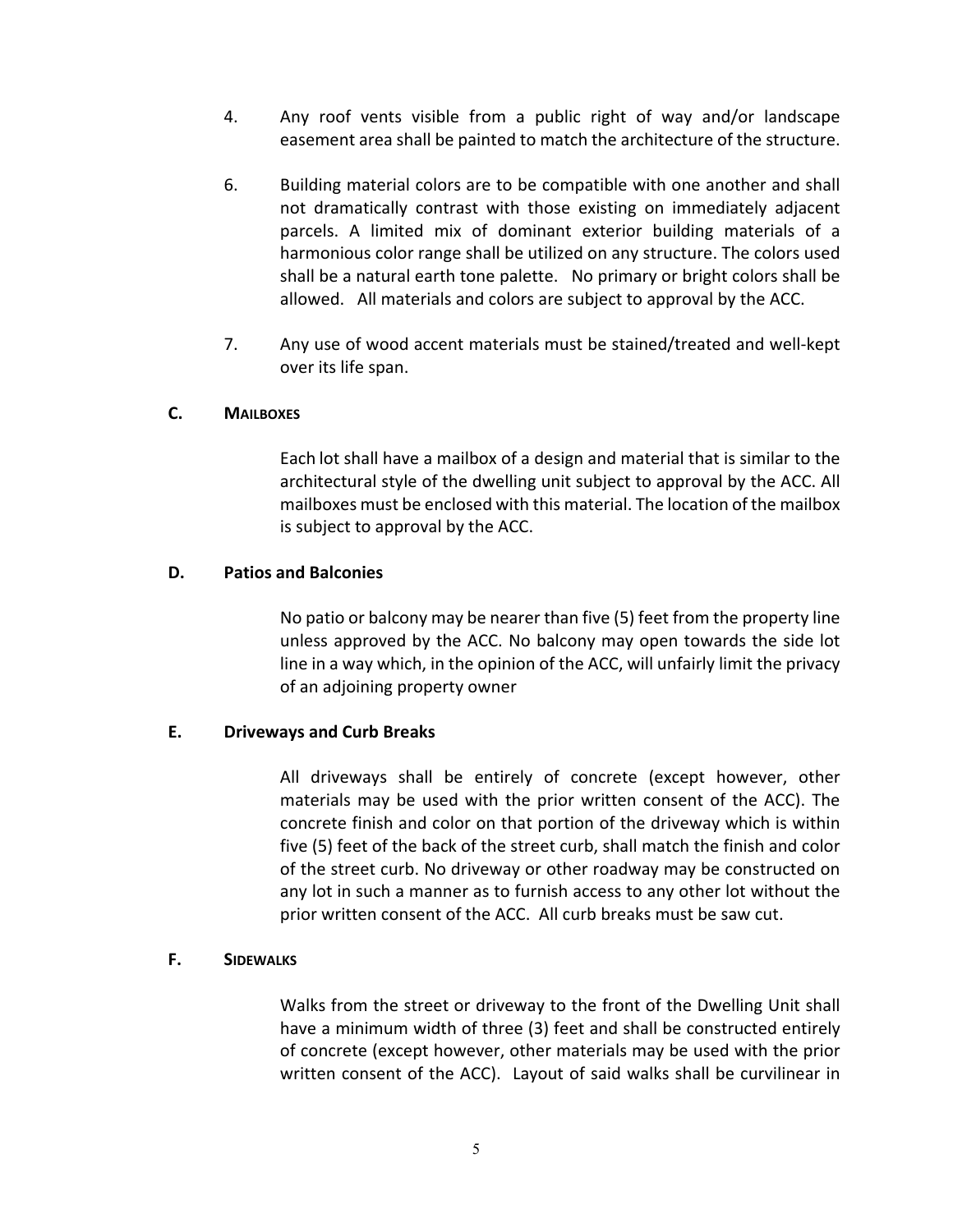nature, and approved by the ACC. There shall be no sidewalks constructed along the front lot line.

### **G. EXTERIOR SITE LIGHTING**

 Decorative lighting (up lighting and landscape lighting) on building facades, trees and sidewalks is encouraged. Lighting plan must be submitted and approved prior to installation.

## **H. ADDRESS SIGNAGE**

Address signage shall be compatible with the building finish materials and will be incorporated into the facade design of the mailbox. Any additional locations of address signage must be approved prior to installation. All address signage is subject to approval by the ACC.

## **I. Fencing/Retaining Walls**

The ACC reserves the right to approve all fencing materials for each lot in Waterview Gardens. All fence layouts and column locations of each lot shall be submitted to the ACC for approval prior to installation. All fencing must be installed on the lot line unless otherwise approved by the ACC or noted in the Waterview Gardens Declaration.

# **Fencing Guidelines:**

All fencing/gates must be installed level with the ground unless a substantial elevation change requires a different installation. This must be approved by the Architectural Control Committee prior to installation. All fencing must be approved in writing by the Architectural Control Committee prior to installation. All retaining walls must be approved in writing by the Architectural Control Committee prior to installation. The following shall apply for all fencing and retaining walls:

- 1. All front gates visible from a public right‐of‐way or private street must be anchored by ornamental iron posts, stone columns that match the development or columns that match the Dwelling Unit architecture. All gates must be approved by the ACC prior to installation.
- 2. In the event, retainer walls are required for topographical reasons, they must be faced with the stone that matches that of the development. No other stone/brick or stucco is permitted. All retainer walls shall be placed on the property line or as approved by the ACC.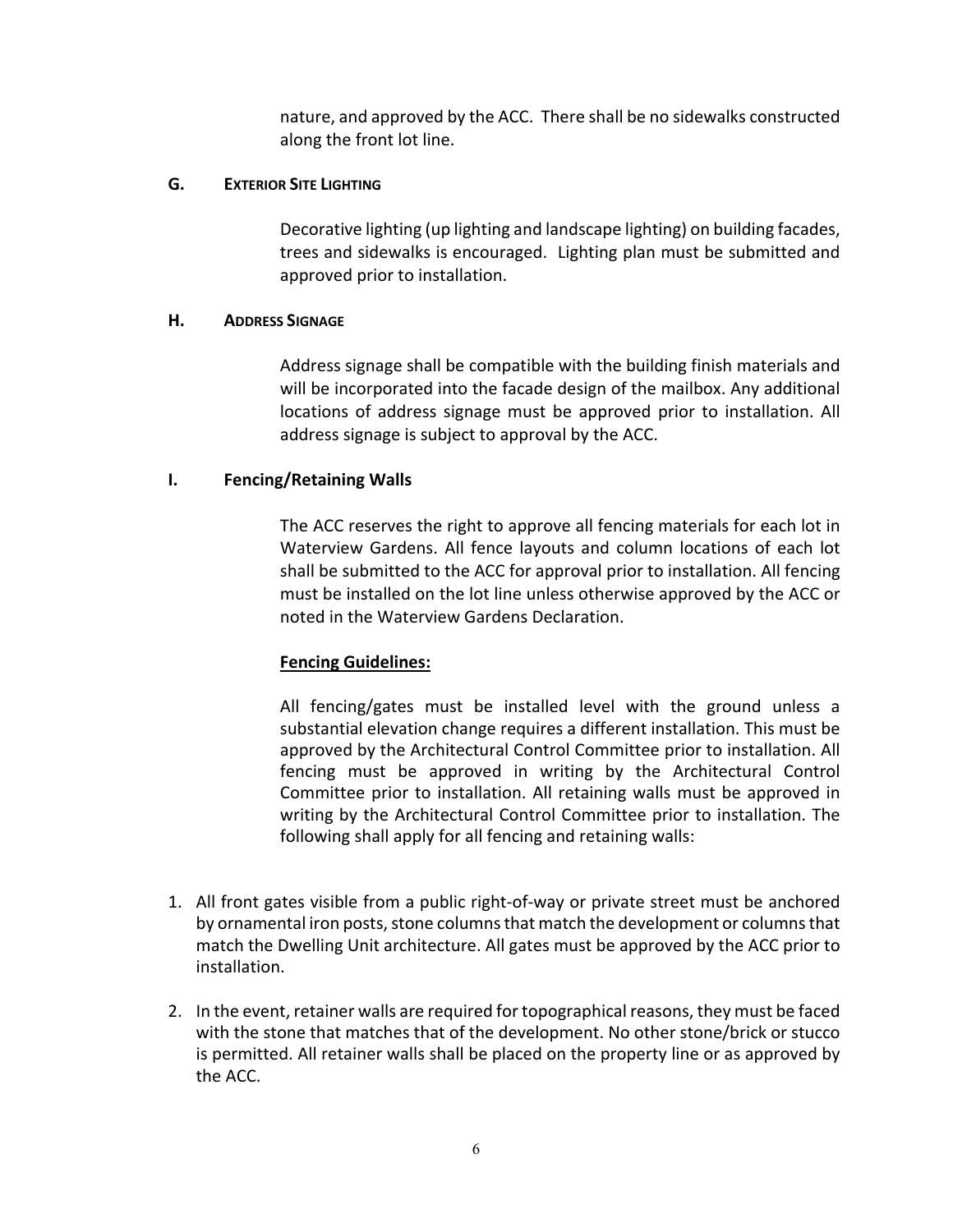## **Development Rock Column Specifications**

- 1. Column dimensions are 2.5 feet by 2.5 feet.
- 2. Column height is at least six inches above top of ornamental iron fence. E.g. Six foot fence requires a height of at least 7.5 feet plus the cap.
- 3. Column cap must be approved by the ACC.
- 4. Column footers must be made of concrete and four #4 (1/2 inch) rebar where rebar is extended at least five feet up inside the column.
- 5. Concrete footer must be at least one foot in depth.
- 6. The top of the concrete footer must be one foot below ground level so as to not expose any footer during washing. Therefore total depth of hole is two feet.
- 7. Inside of column must be filled with CMU block or concrete and not rock or sand filler for stability.

### **IV. LANDSCAPE DESIGN GUIDELINES**

### **A. LANDSCAPE DESIGN**

 Our prevailing vision for Waterview Gardens is one that evokes an image of preservation and sustainability of the natural characteristics of the site in order to create a community that reflects the natural character of the development.

Landscape design shall be sensitive to these characteristics and maintain the preservation of native vegetation and trees where possible. The preferred plant list was established to maintain a consistent plant pallet throughout The Crossing, creating a common thread through identifying characteristics. The combination of native and naturalized plant material in informal, natural patterns, reinforces the identity and character of preservation, creating a successful blend between the built environment and preservation areas.

- 1. Landscape Plans must be submitted for approval by the ACC. These plans shall visually represent grading and drainage, planting, irrigation, and site lighting.
- 2. The ACC reserves the right to make appropriate revisions and/or recommendations in order to maintain the overall character and image of the site.
- 3. Only plants from the Plant Material Selection List in Article 4.1.7 may be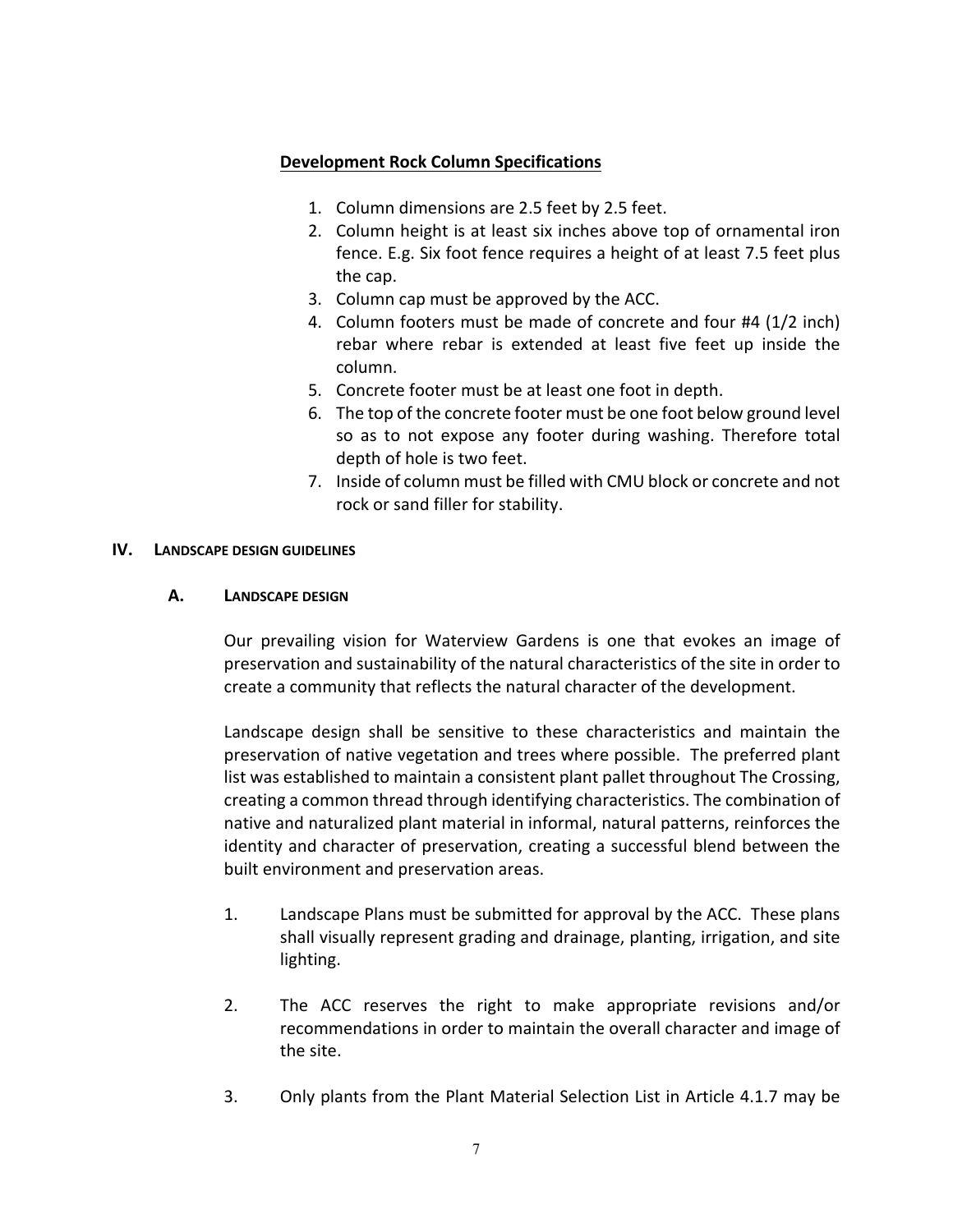used in Waterview Gardens. No other plants are allowed unless approved by the ACC in writing.

### **B. TRANSITION LANDSCAPE ZONE**

This zone is a band varying in width from 5‐10 feet between any natural areas or protected area zone and the enhanced natural landscaping zone within the buildable area. The purpose of this zone is to provide a soft, informal transition between an existing native vegetation area and newly developed landscaping.

In this area, existing trees are to be protected and pruned and other vegetation selectively pruned or cleared. Where existing planting is thin, native plantings, including trees, shrubs, and groundcovers, are to be planted in natural patterns to reinforce the appearance of a natural area.

## **C. LANDSCAPE EDGE**

The site edge or buffer contributes to the overall character of the site, providing the ability to preserve existing vegetation and effectively reduce the visual impact of the infrastructure involved. Preserving as much natural vegetation as possible in these buffer zones enhances the natural beauty of the site.

- 1. A minimum 10' landscape buffer will be maintained on lots 24 and 26 NCB1660‐L adjacent to Lake Pointe.
- 2. A minimum 5' landscape buffer will be maintained on lots 19‐24 NCB1660‐L along the rear lot line.

### **D. Site landscaping**

The design of individual lots within Waterview Gardens is to be similar in character to the community design of The Crossing. This includes:

- 1. Use of development stone for fence columns with ornamental iron.
- 2. Plantings from the Plant Material Selection List (4.1.7) of specimen trees, shrubs and groundcover, annuals and perennials.
- 3. All turf areas must reflect to overall character of the site, and shall provide a seamlessintegration between natural areas and yard. Only Bermuda grass can be used on turf areas in Waterview Gardens.
- 4. Retaining and terracing through the use of boulders and/or stone walls in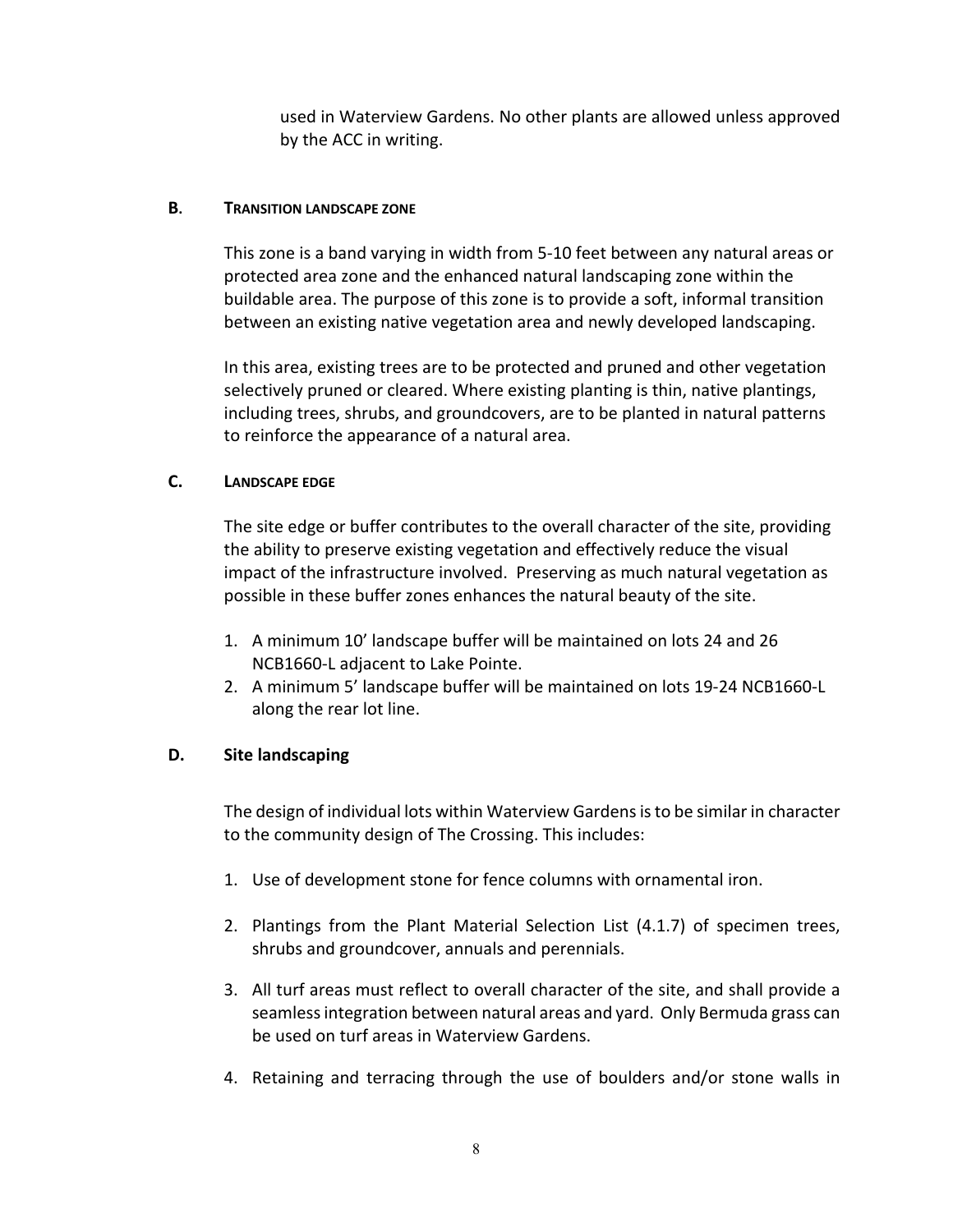order to preserve existing trees and natural topography.

- 5. To enhance the image of a natural environment, landscape elements should be curvilinear and landscaped with a variety of native trees, shrubs, and ground‐coversin natural, informal patterns. All plant material associated with Site Landscaping shall be selected from the Plant Material Selection List  $(4.1.7)$ .
- 6. If it is necessary to remove trees greater than three (3) inches in diameter (upon written approval of the ACC) outside of the house pad site, the ACC reserves the right to require a reasonable number of trees to be replanted in its place. These trees must be on the approved plant list and must be at least two (2) inches in diameter, 10‐12 feet tall with a minimum spread of 6‐8 feet.
- 7. Any lot that does not have any trees (either naturally or through lot excavation), shall be required to plant at least one tree in the front and back yard areas of the lot.
- 8. In general, pools and water features should be designed to blend with the surrounding landscape and provide minimal disturbance to adjacent lots and common areas.
- 9. Utility transformers and pedestals must be concealed with plantings approved by the ACC.

### **E. PLANT MATERIAL SELECTION LIST**

To achieve the intent of a natural environment at The Crossing, all plant materials, including trees, shrubs, vines, groundcovers, perennials, and grasses, must be selected from the Plant Material Selection List.

### **Plant Material Selection List (4.1.7)**

Plant Material Selection List – Appendix 1 (a)

| <b>Canopy Trees</b>                                           |
|---------------------------------------------------------------|
| Pistachio chinensis – Chinese Pistachio                       |
| Quercus macrocarpa – Burr Oak                                 |
| Quercus Virginiana - Live Oak                                 |
| Quercus nuttallii - Nuttal Oak                                |
| Pinus taeda – Loblolly Pine                                   |
| Chinkopin Oak                                                 |
| Sawtooth Oak                                                  |
| Betula nigra – River birch                                    |
| Quercus palustris - Pin Oak                                   |
| Gleditsia triacanthos 'Shademaster' – Shademaster Honeylocust |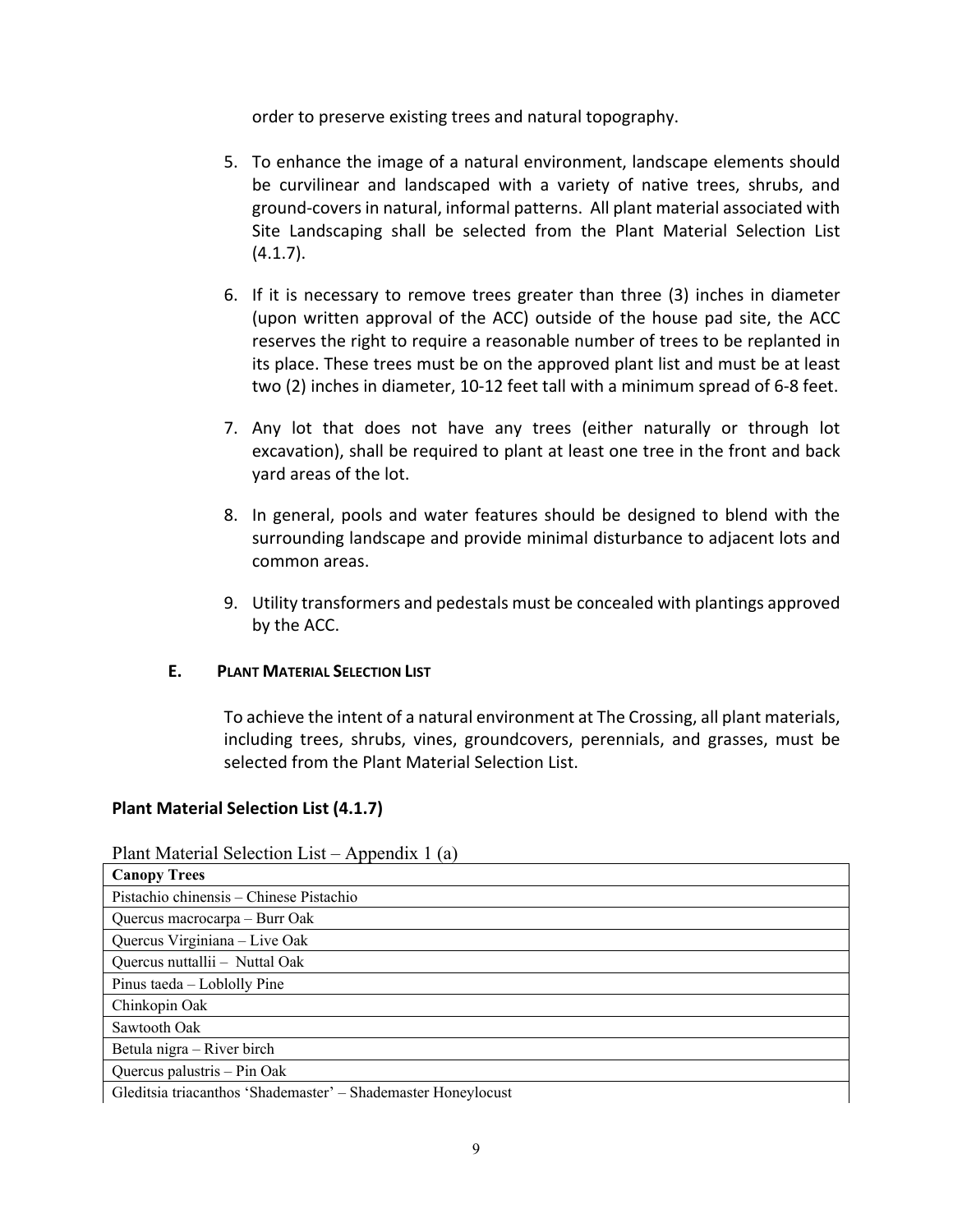| Ulmus parvifolia - Lacebark Elm                            |
|------------------------------------------------------------|
| Liquidamber styraciflua 'Rotundiloba' - Seedless Sweetgum  |
| Quercus stellata - Post Oak                                |
| Pinus elliottii - Slash Pine                               |
| Acer rubrum - Red Maple                                    |
| Juniperus Virginiana - Eastern Red Cedar                   |
| Taxodium distichum - Bald Cypress / Pond Cypress           |
| Cedar Elm                                                  |
| Ilex opaca - American Holly                                |
| Acer buergeranum - Trident Maple                           |
|                                                            |
| <b>Ornamental Trees</b>                                    |
| Pinus thunbergiana - Japanese Black Pine                   |
| Cercis Canadensis - Redbud                                 |
| Cornus florida - Dogwood                                   |
| Cedrus Deodara - Deodora Cedar                             |
| Ilex vomitoria - Yaupon Holly                              |
| Ilex x attenuate 'East Palatka Holly' - East Palatka Holly |
| Lagerstroemia indica - Crape Myrtle                        |
| Magnolia 'Little Gem' - Dwarf Southern Magnolia            |
| Myrica cerifera - Wax Myrtle                               |
| Japanese Maple 'Coral Bark'                                |
| Japanese Maple 'Bloodgood'                                 |
| Vitex agnus castus - Chastetree                            |
| Cupressocyparis leylandii - Leyland Cypress                |
| Viburnum rufidulum - Rusty blackhaw viburnum               |
| Aquifoliaceae Ilex deciduas - Possumhaw Holly              |
| Rhus continus - Smoketree                                  |
| Pineapple Guava                                            |
| Parsley Hawthorne                                          |
| Mexican Plum                                               |
| Tupelo Black Gum Tree                                      |
| <b>Shrubs</b>                                              |
| Abelia spp. - Abelia                                       |
| Indigofera spp.                                            |
| Michelo figo - Bannana Shrub                               |
| Cotoneaster spp. - Cotoneaster                             |
| Forsythia spp. - Forsythia                                 |
| Hypericum spp. - St. Johns Wort                            |
| Lonicera spp. - Honeysuckle                                |
| Ligustrum japonicum 'Texanum' Wax leaf Ligustrum           |
| Loropetalum chinense - Fringeflower - Dwarf Variety Only   |
| Rhododendron spp. - Azalea                                 |
| Myrica pussila - dwf. Wax myrtle                           |
| Jasminum mesnyi                                            |
| Salvia regal - Mountain Sage                               |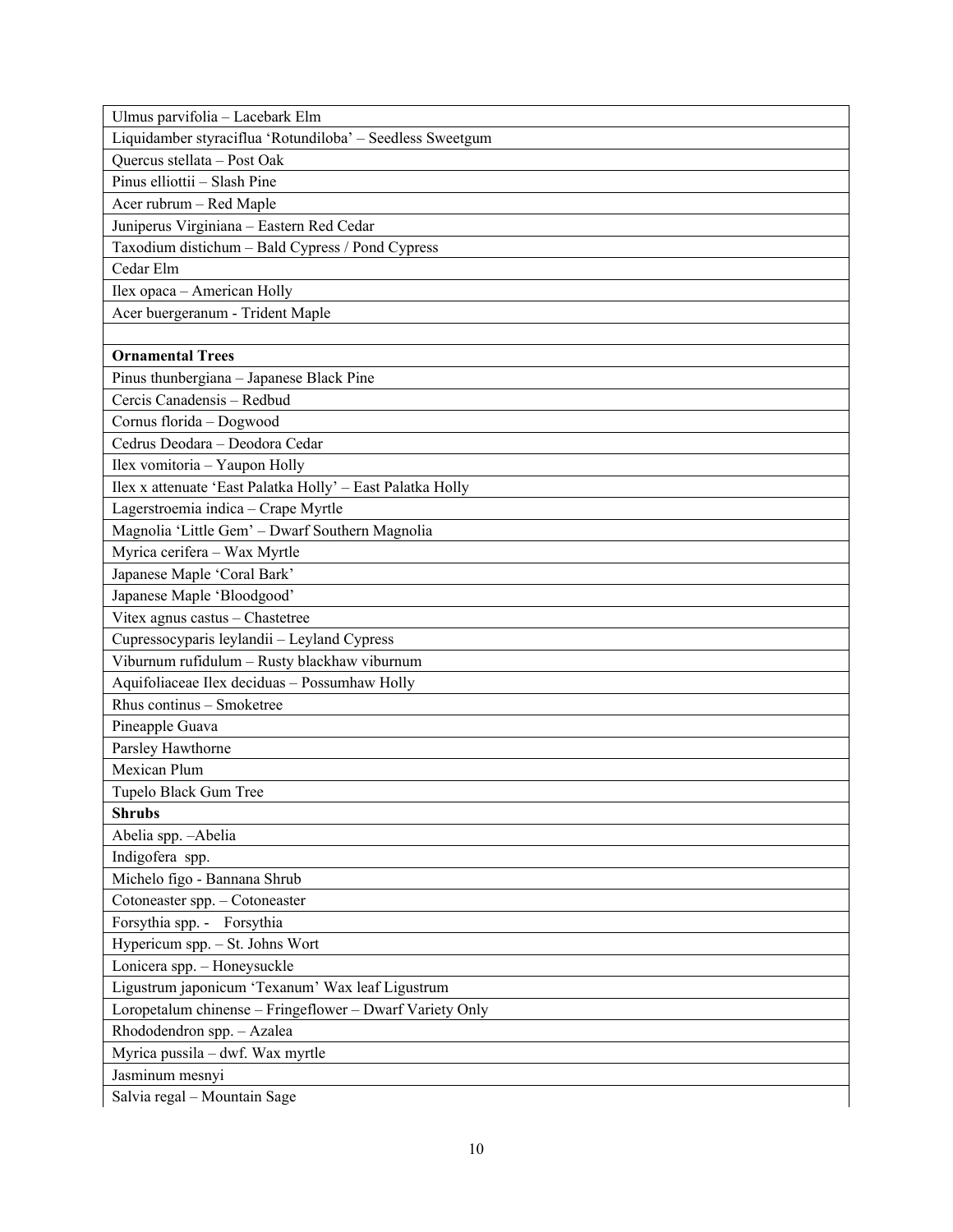| Viburnum spp. - Viburnum                                     |
|--------------------------------------------------------------|
| Rose spp. - Rose - Dwarf Variety Only                        |
| Camellia Japonica spp.                                       |
| Camellia sasanqua spp.                                       |
| Hydrangea spp.                                               |
| Spirea spp.                                                  |
| Nandina spp.                                                 |
| Rosmary spp.                                                 |
| Ilex spp.                                                    |
| Raphiolepis indica - Indian Hawthorne spp. - Clara Only      |
| Buddleia spp. - Butterfly bush                               |
| Aspidistra elatior - Cast Iron Plant                         |
| Gardenia spp.                                                |
| Barberry spp.                                                |
| Agapanthus spp. - Lilly of the Nile                          |
| Iris spp.                                                    |
| Podocarpus - Japanese Yew                                    |
| Pinus mugo - Mugo Pine                                       |
| Arecaceae spp. - Sabal minor                                 |
| Frost Proof Gardenia                                         |
| <b>Sweet Olive</b>                                           |
| Red Yucca                                                    |
| Junipers - Andora or Blue Pacific                            |
| Majestic Hawthorne                                           |
| Junipers - Any kind                                          |
|                                                              |
| <b>Groundcovers / Vines</b>                                  |
| Autumn Fern                                                  |
| Holly Fern                                                   |
| Carolina Jasmine                                             |
| Ajuga reptans - Ajuga                                        |
| Zophiopohon japonicus - Mondo grass                          |
| Potentilla verna - Spring cinquefoil                         |
| Veronica peduncalaris 'Georgia blue' - Georgia Blue Veronica |
| Lirope spp.                                                  |
| Vinca spp.                                                   |
| Ivy spp. - Ivy                                               |
| Rosa banksia - Lady banks rose                               |
| Bignonia capreolata - Crossvine                              |
| Wisteria spp.                                                |
| Trachelospermum jasminoides - Confederate Jesamine           |
|                                                              |
| <b>Grasses</b>                                               |
| Muhlenbergia capillaries - Gulf Muhly grass                  |
| Miscanthus sinensis spp. - Miscanthus                        |
| Chasmanthium latifolium - Inland Sea Oats                    |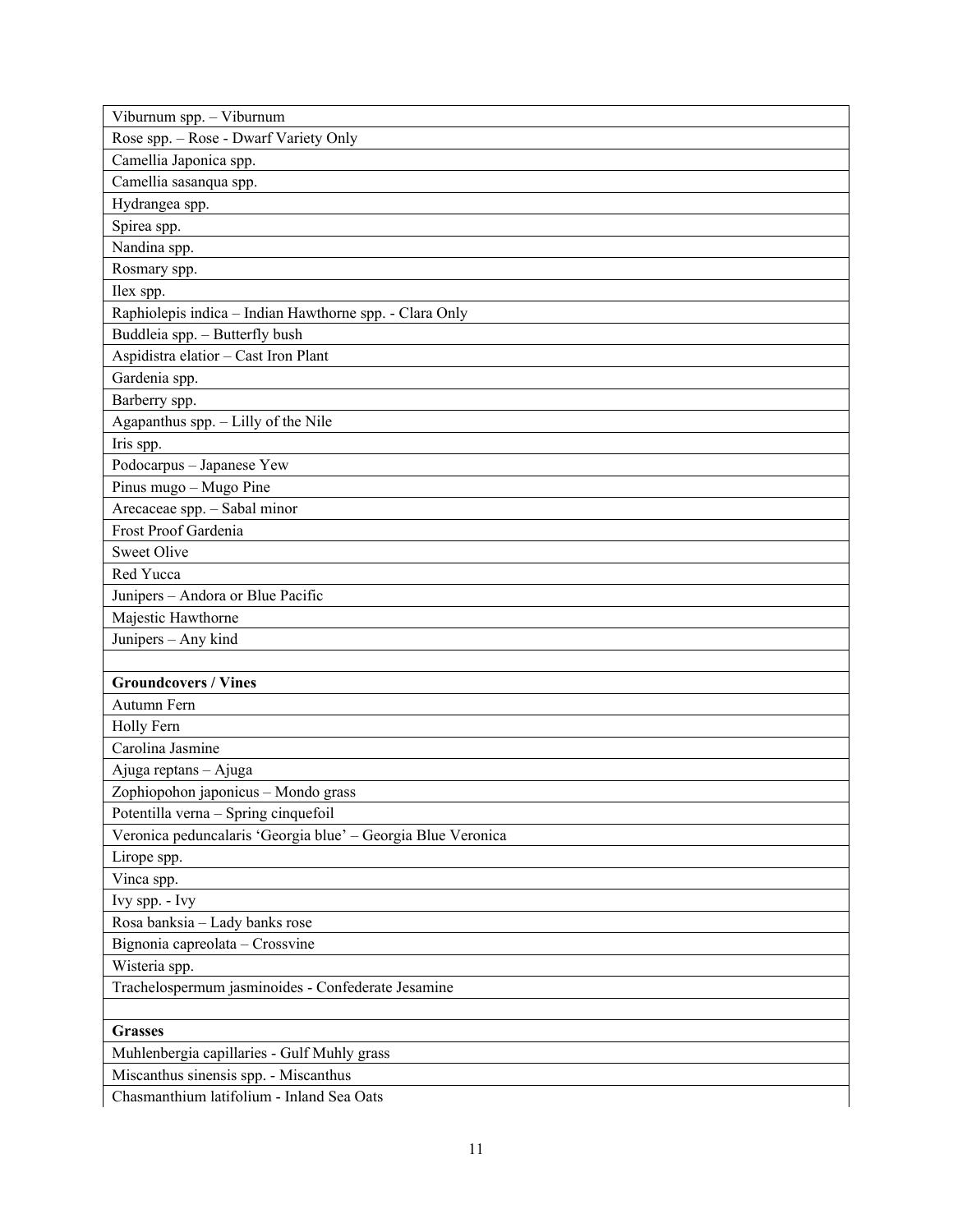| Stipa tenuissima – Mexican feather grass                       |
|----------------------------------------------------------------|
| Panicum varigatum - Switch grass                               |
| Pennisetum spp.                                                |
| Japanese Sedge Grass                                           |
| Carex                                                          |
|                                                                |
| <b>Improved Turf Areas</b>                                     |
| Bermuda                                                        |
| Perennials / Annuals - to be approved with landscape submittal |

#### **F. IRRIGATION**

No sprinkler or irrigation systems of any type that draw upon water from streams, ponds, lakes, wetlands or other surface water within the property shall be installed, constructed or operated within the property unless approved in writing by the ACC. All irrigation systems shall utilize a central, computerized controller and rain gauge to maximize efficiency. All irrigation equipment shall be below grade with appropriate concealment and be located in landscaped areas only. The use of adequate bubbler irrigation system is encouraged to provide deep root‐ zone irrigation of trees and shrubs. Plant materials should be grouped according to their water consumption needs.

#### **G. LANDSCAPE STRUCTURES**

Landscape Structures such as pergolas, arbors, gazebos, porte-cocheres, greenhouses, and/or decks should be consistent with associated building materials of dwelling unit. All such features shall be located within the building setbacks, and require approval of the ACC prior to commencement of construction.

#### **H. LANDSCAPE MATERIALS**

The use of consistent landscape materials will create a sense of place and establish the overall character of the site, so that the image of Waterview Gardens has a strong visual connection throughout the site. These include:

- 1. All beds shall be mulched with an approved material.
- 2. Alternative paving material for patios, seating areas, and remote access shall be decomposed granite screenings or other material as approved by the ACC.
- 3. All bed edges will be encouraged to remain natural; manufactured edging must be approved prior to installation. Where needed to establish appropriate